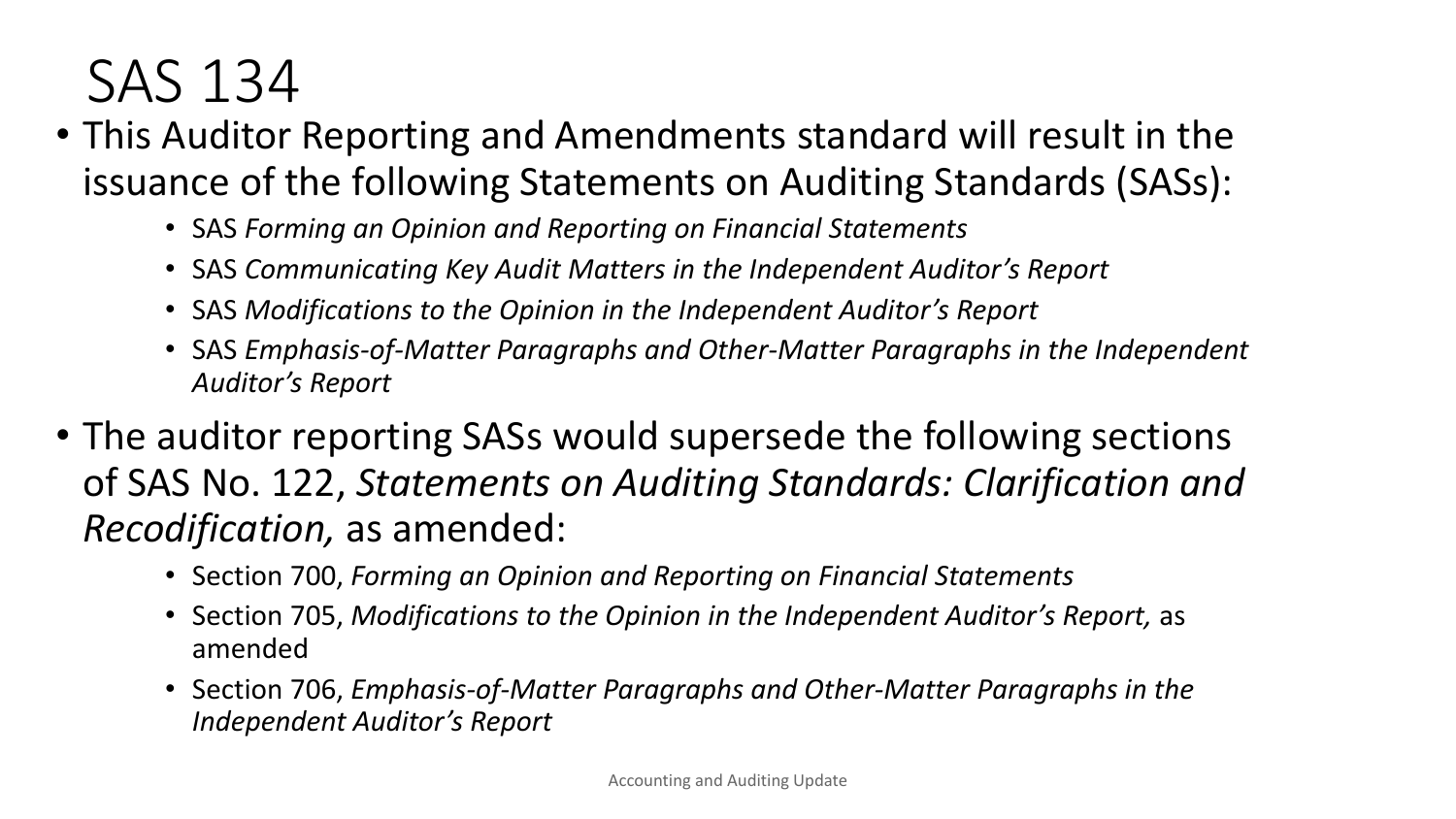- The auditor reporting SASs would amend the following sections of SAS No. 122, *Statements on Auditing Standards: Clarification and Recodification,* as amended:
	- Section 200, *Overall Objectives of the Independent Auditor*
	- Section 210, *Terms of Engagement*
	- Section 220, *Quality Control*
	- *Section 230, Audit Documentation*
	- *Section 240, Consideration of Fraud*
	- *Section 260, Communication with Those Charged with Governance*
	- *Section 300, Planning*
	- *Section 315, Understanding the Entity*
	- *Section 320, Materiality*
	- *Section 330, Performing Audit Procedures*
	- *Section 450, Evaluation of Misstatements*
	- *Section 510, Opening Balances*
	- *Section 540, Auditing Accounting Estimates*
	- *Section 570, Going Concern*
	- *Section 600, Group Audits*
	- *Section 910, Reporting Framework Generally Accepted in Another Country*
	- Effective for periods ending on or after December 15, 2020. Early adoption is not permitted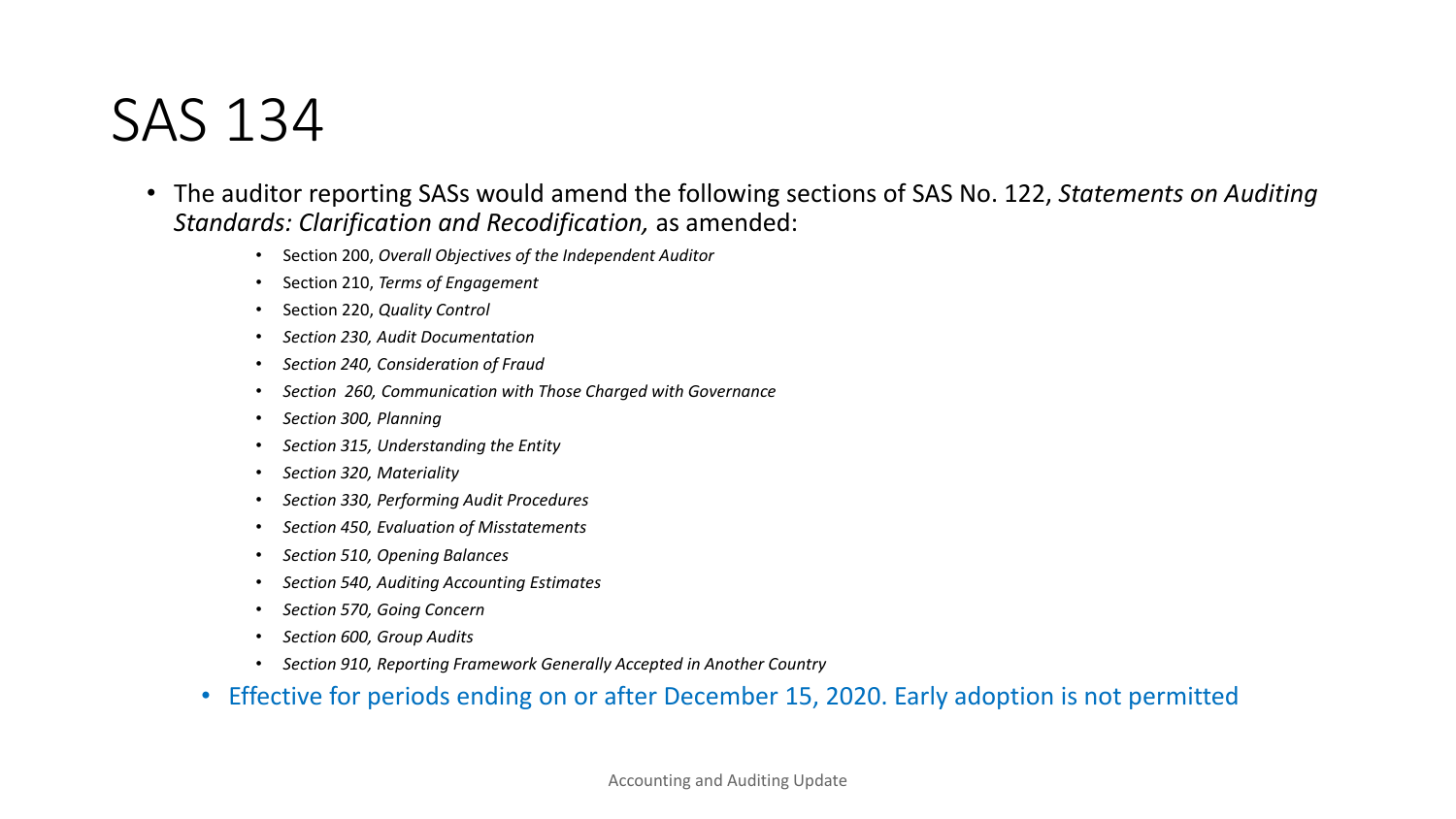#### • AU-C 700

- Requires the "Opinion" section to be presented first in the auditor's report, followed by the "Basis for Opinion" section, unless law or regulation prescribe otherwise
- Requires the "Basis for Opinion" section of the auditor's report to include an affirmative statement about the auditor's independence and fulfillment of the auditor's other ethical responsibilities in accordance with relevant ethical requirements relating to the audit
- Requires the auditor to report in accordance with proposed amendments to AU-C section 570, *The Auditor's Consideration of an Entity's Ability to Continue as a Going Concern*
- Communication of KAMs would not be required for audits of nonissuers. However, if the terms of the audit engagement include reporting KAMs, the auditor would be required to communicate KAMs in accordance with proposed SAS *Communicating Key Audit Matters in the Independent*<br>A*uditor's Report*
- Requires the auditor to report in accordance with proposed SAS *The Auditor's Responsibilities* Relating to Other Information Included in Annual Reports
- Expands the description of the responsibilities of management for the preparation and fair presentation of the financial statements, and includes a requirement to identify those responsible for the oversight of the financial reporting process when those responsible for such oversight differ from those responsible for the preparation of the financial statements
- Expands the description of the responsibilities of the auditor and key features of an audit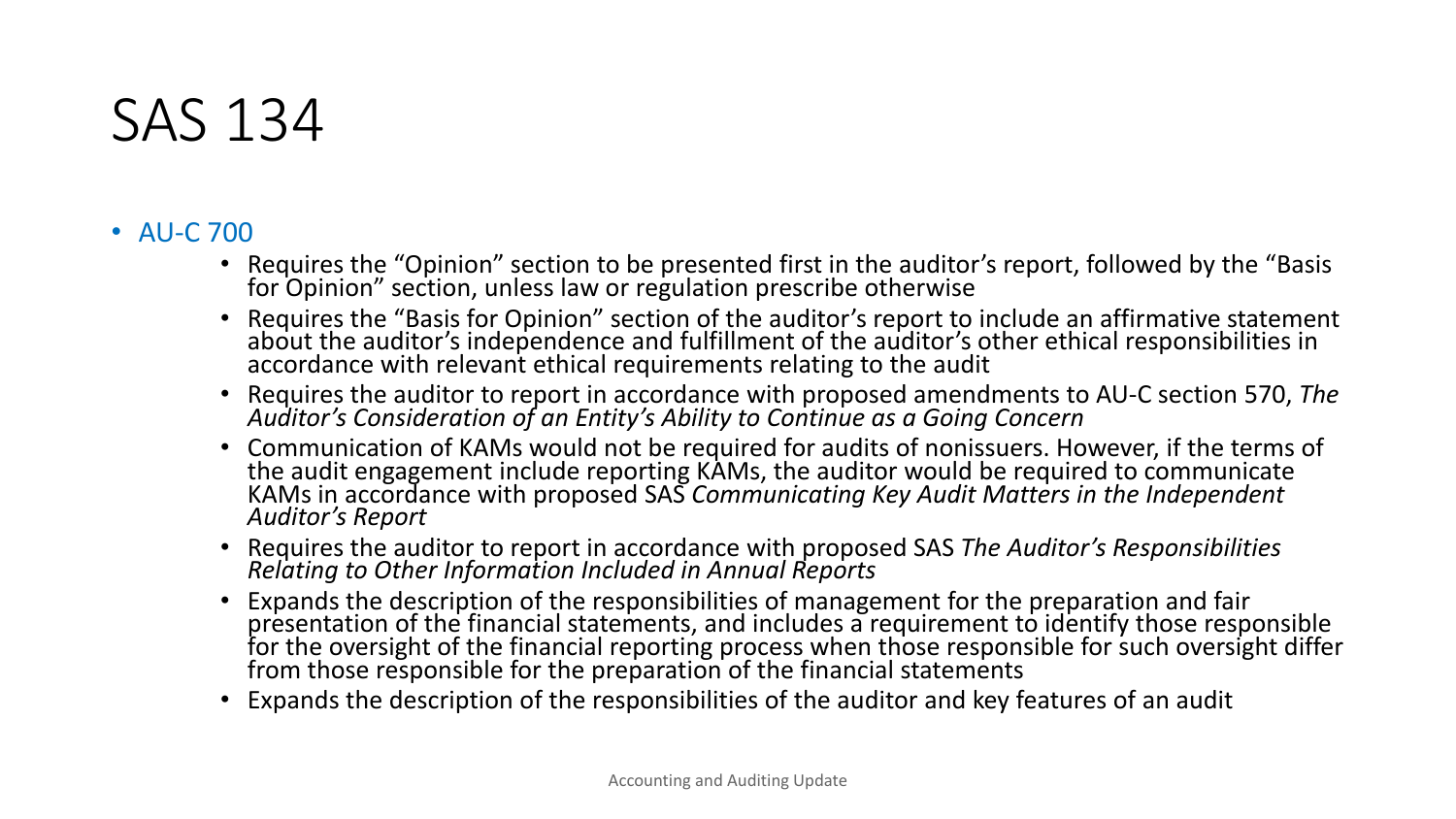- AU-C Section 570*, Going Concern*: If, after considering identified conditions or events and management's plans, the auditor concludes that substantial doubt about the entity's ability to continue as a going concern for a reasonable period of time remains, the auditor would include a separate section in the auditor's report under the heading "Substantial Doubt About the Entity's Ability to Continue as a Going Concern" instead of an emphasis-of-matter paragraph. The content of this separate section would be similar to that included in the emphasis-of-matter paragraph.
- AU-C Section 260, *Communications With Those Charged With Governance*: The auditor would be required to communicate with those charged with governance about the significant risks identified by the auditor (paragraph 11). This communication would be part of the required communication of an overview of the planned scope and timing of the audit. The proposed SAS adds a requirement for the auditor to communicate with those charged with governance about circumstances that affect the form and content of the auditor's report,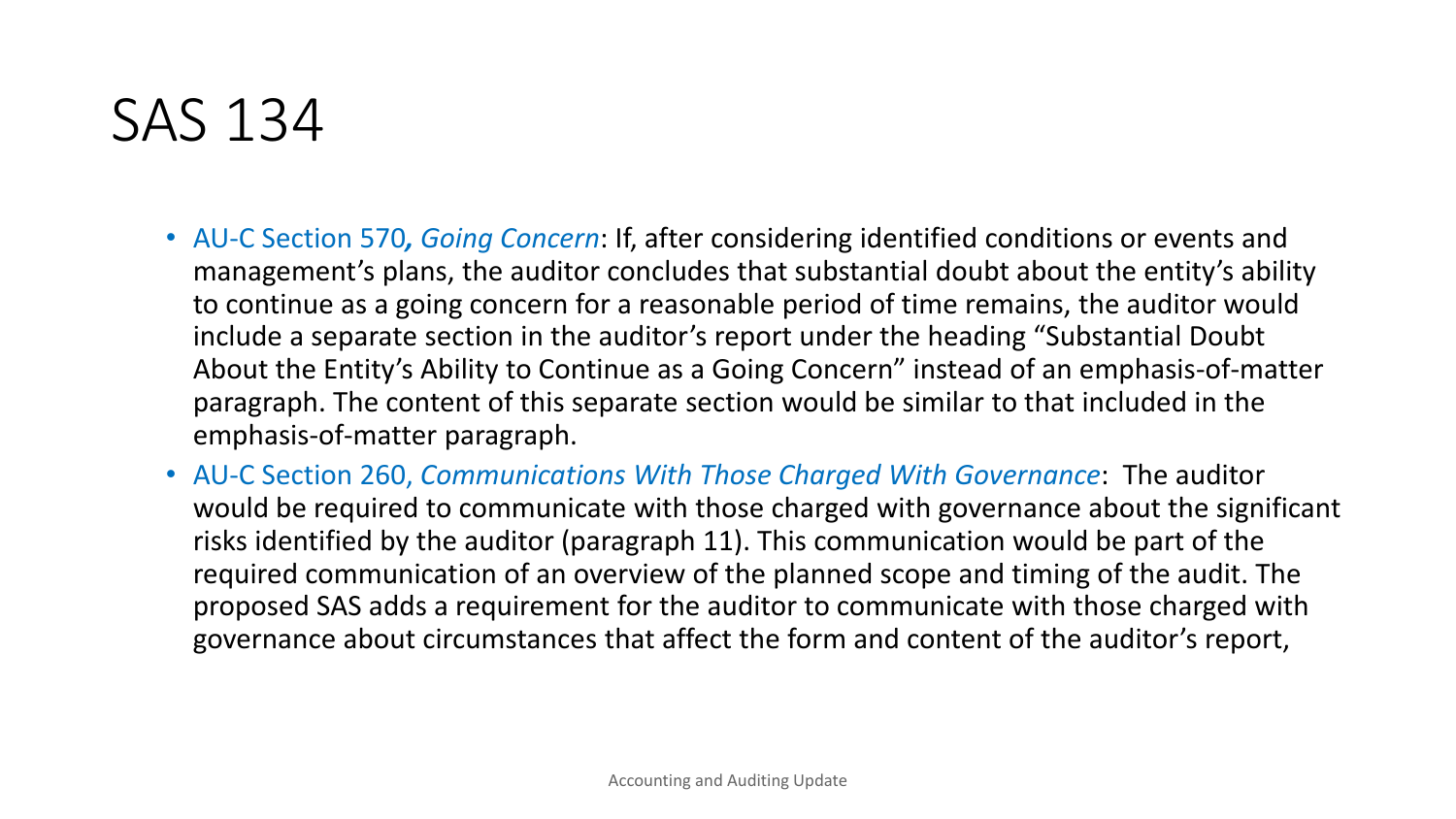**Independent Auditor's Report** 

[Appropriate Addressee]

#### **Report on the Audit of the Financial Statements**

#### *Opinion*

We have audited the financial statements of ABC Company, which comprise the balance sheets as of December 31, 20X1 and 20X0,<br>and the related statements of income, changes in stockholders' equity, and cash flows for the yea to the financial statements.

In our opinion, the accompanying financial statements present fairly, in all material respects, the financial position of ABC Company as<br>of December 31, 20X1 and 20X0, and the results of its operations and its cash flows f

#### *Basis for Opinion*

We conducted our audits in accordance with auditing standards generally accepted in the United States of America (GAAS). Our responsibilities under those standards are further described in the Auditor's Responsibilities for the Audit of the Financial Statements section of our report. We are required to be independent of ABC Company and to meet our other ethical responsibilities, in accordance with the relevant ethical requirements relating to our audits. We believe that the audit evidence we have obtained is sufficient and appropriate to provide a basis for our audit opinion.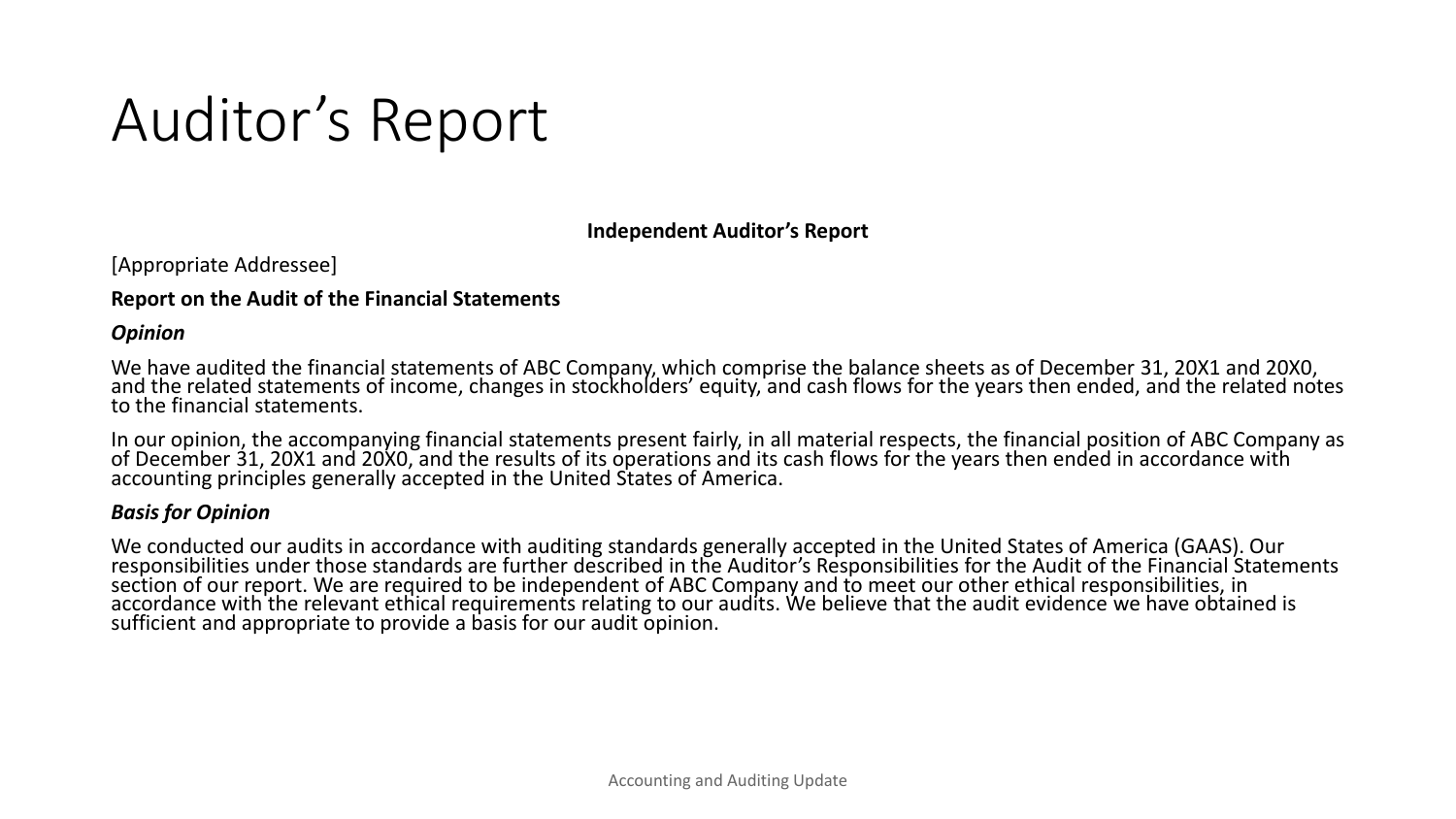#### *Responsibilities of Management for the Financial Statements*

Management is responsible for the preparation and fair presentation of the financial statements in accordance with accounting principles generally accepted in the United States of America, and for the design, implementation, and maintenance of internal control relevant to the preparation and fair presentation of financial statements that are free from material misstatement, whether due to fraud or error.

In preparing the financial statements, management is required to evaluate whether there are conditions or events, considered in the aggregate, that raise substantial doubt about ABC Company's ability to continue as a going concern for [*insert the time period set by the applicable financial reporting framework*].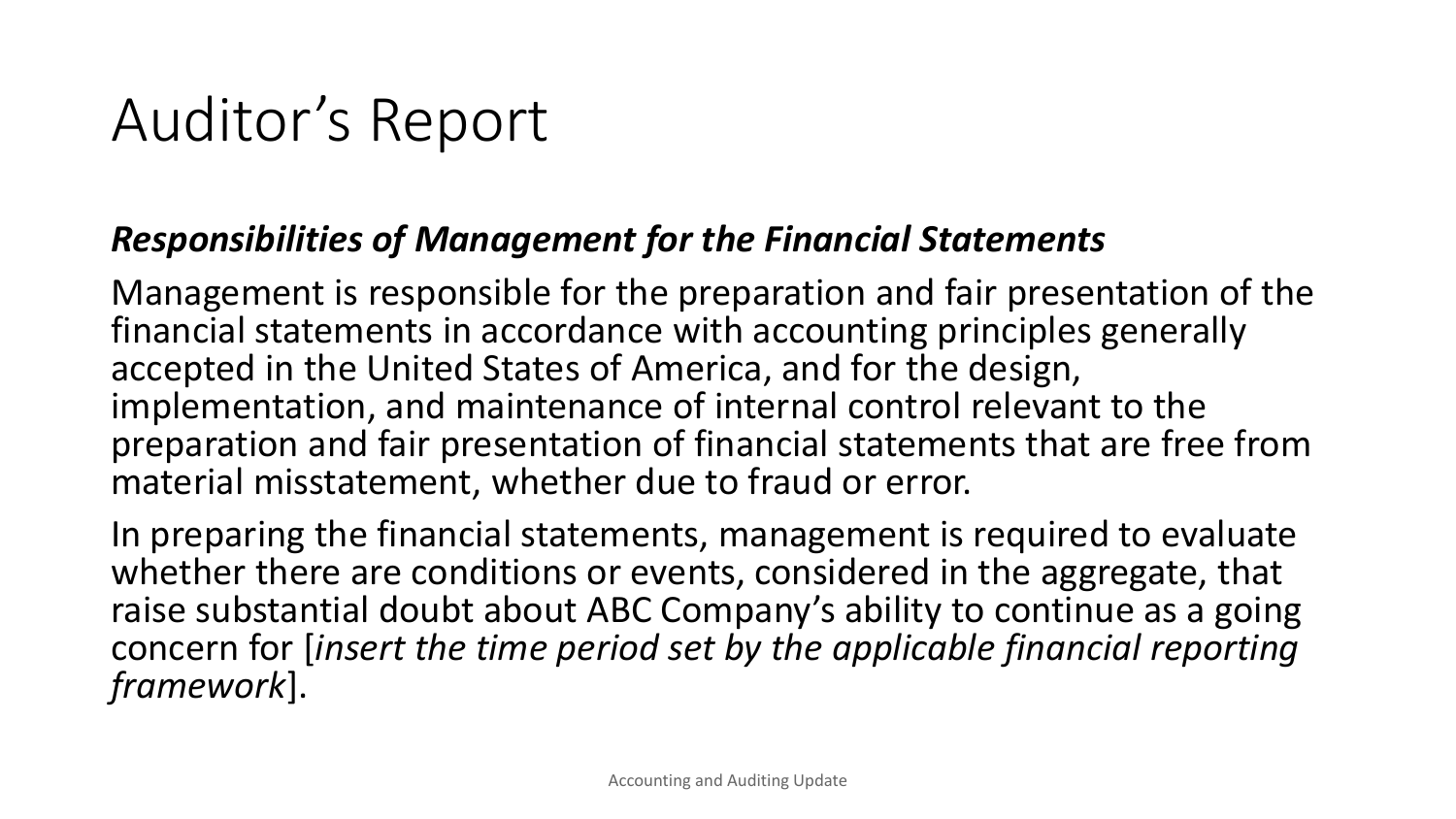#### *Auditor's Responsibilities for the Audit of the Financial Statements*

Our objectives are to obtain reasonable assurance about whether the financial statements as a whole are free from material misstatement, whether due to fraud or error, and to issue an auditor's report that includes our opinion. Reasonable assurance is a high level of assurance but is not absolute assurance and therefore is not a guarantee that an audit conducted in accordance with GAAS will always detect a material misstatement when it exists. The risk of not detecting a material misstatement resulting from fraud is higher than for one resulting from error, as fraud may involve collusion, forgery, intentional omissions, misrepresentations, or the override of internal control. Misstatements are considered material if, individually or in the aggregate, they could reasonably be expected to influence the economic decisions of users made on the basis of these financial statements.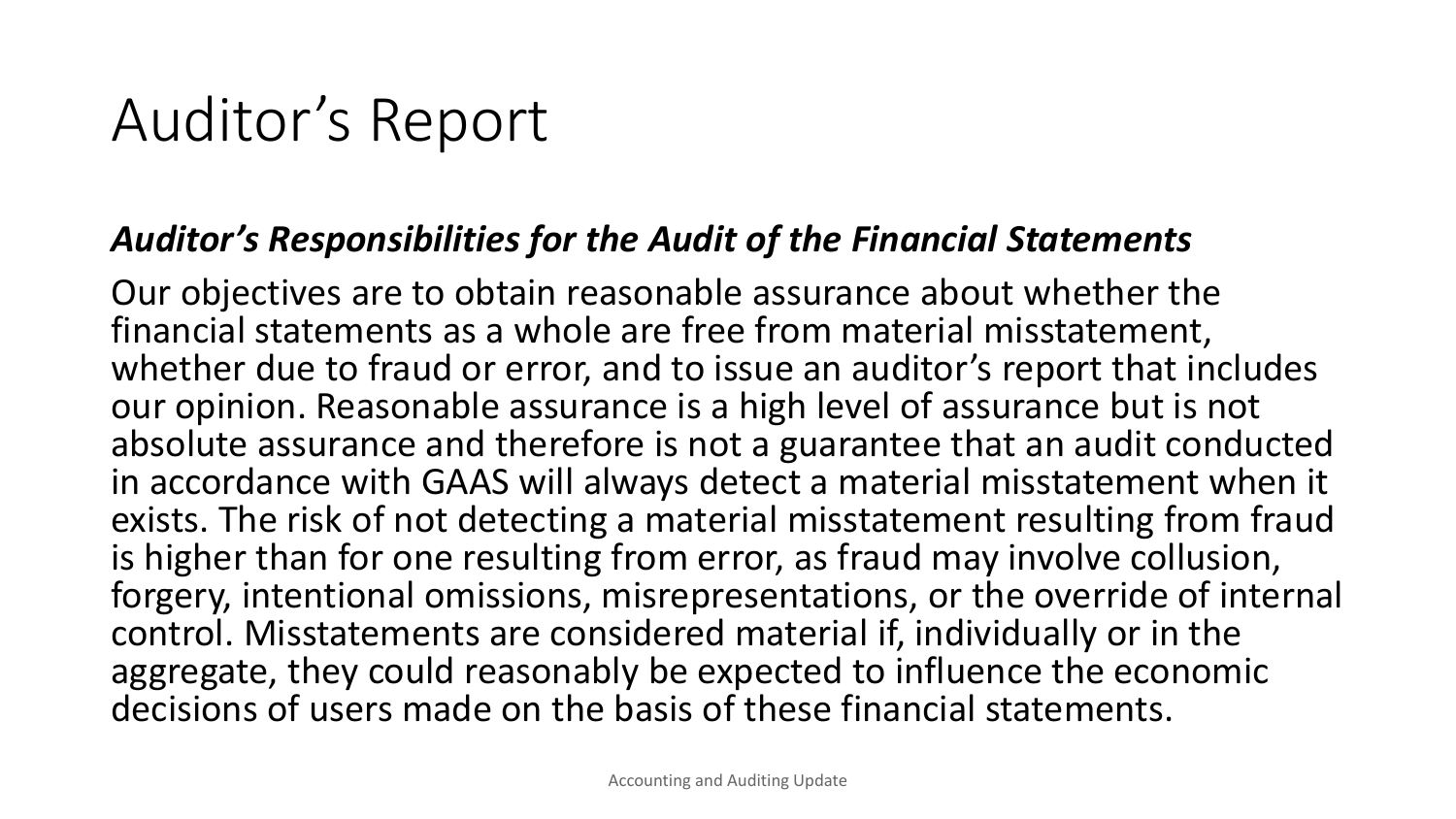In performing an audit in accordance with GAAS, we:

- Exercise professional judgment and maintain professional skepticism throughout the audit.
- Identify and assess the risks of material misstatement of the financial statements, whether due to fraud or error, and design and perform audit procedures responsive to those risks. Such procedures include examining, on a test basis, evidence regarding the amounts and disclosures in the financial statements.
- Obtain an understanding of internal control relevant to the audit in order to design audit procedures that are appropriate in the circumstances, but not for the purpose of expressing an opinion on the effectiveness of ABC Company's internal control. Accordingly, no such opinion is expressed.
- Evaluate the appropriateness of accounting policies used and the reasonableness of significant accounting estimates made by management, as well as evaluate the overall.
- Conclude whether, in our judgment, there are conditions or events, considered in the aggregate, that raise substantial doubt about ABC Company's ability to continue as a going concern for a reasonable period of time.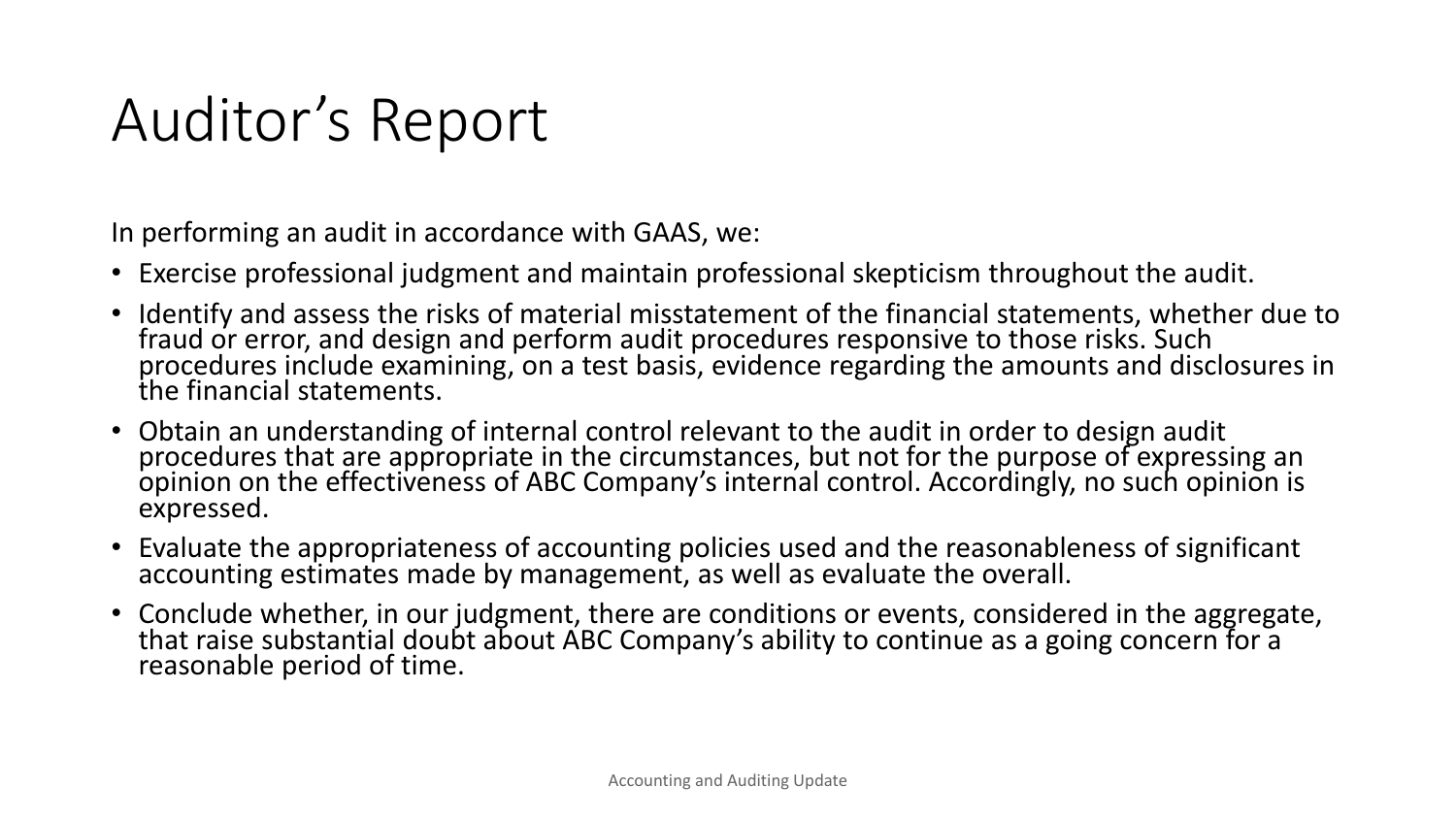We are required to communicate with those charged with governance regarding, among other matters, the planned scope and timing of the audit, significant audit findings, and certain internal control–related matters that we identified during the audit.

#### **Report on Other Legal and Regulatory Requirements**

[*The form and content of this section of the auditor's report would vary depending on the nature of the auditor's other reporting responsibilities.*]

[Signature of the auditor's firm]

[City and state where the auditor's report is issued]

[Date of the auditor's report]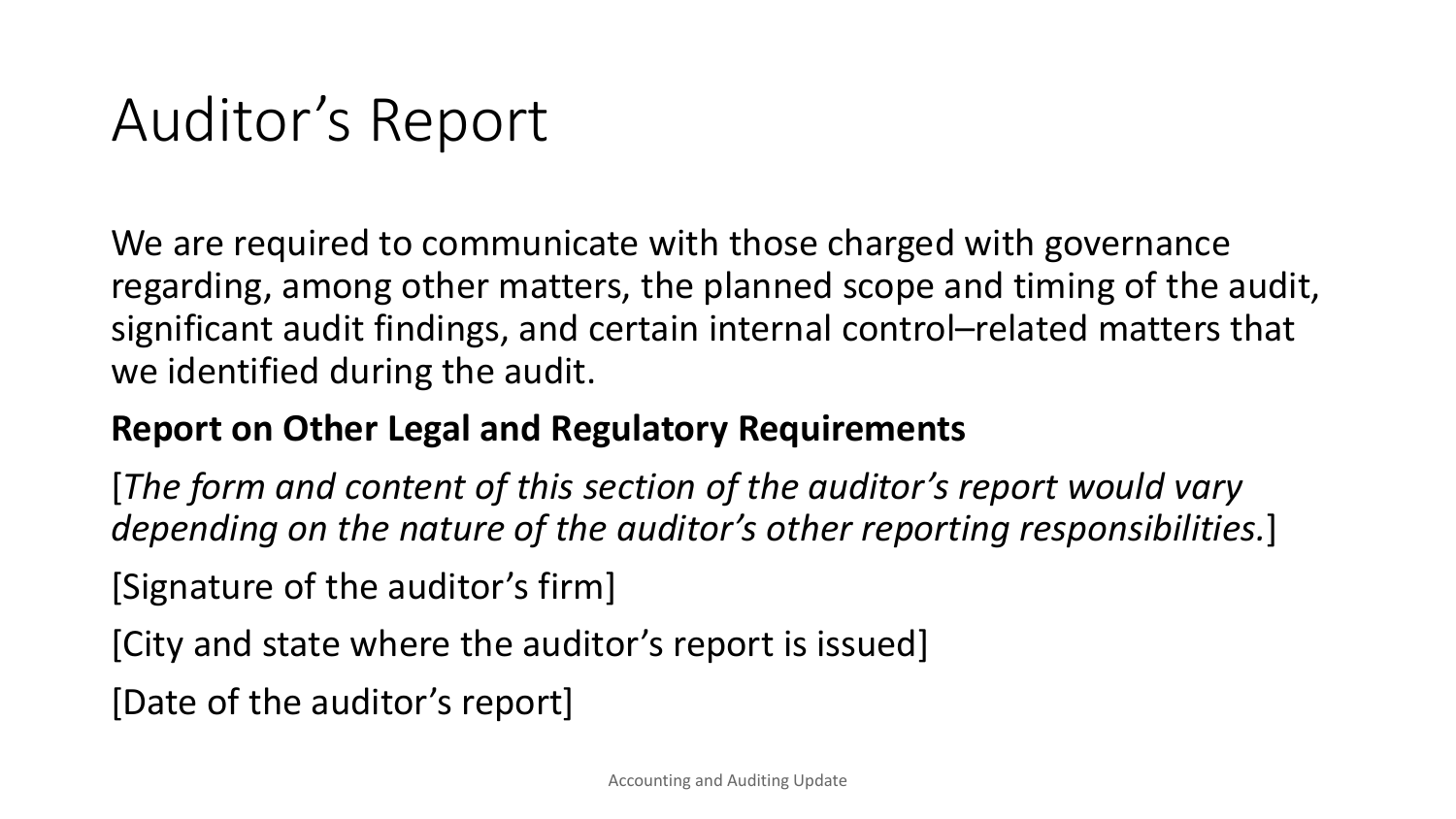- The auditor reporting SASs would amend the following sections of SAS No. 122, *Statements on Auditing Standards: Clarification and Recodification,* as amended:
	- Section 210, *Terms of Engagement*
	- *Section 240, Consideration of Fraud*
	- *Section 260, Communication with Those Charged with Governance*
	- *Section 265, Communicating Internal Control Deficiencies*
	- *Section 315, Understanding the Entity*
	- *Section 330, Performing Audit Procedures*
	- *Section 510, Opening Balances*
	- *Section 550, Related Parties*
	- *Section 560, Subsequent Events*
	- *Section 570, Going Concern*
	- *Section 600, Group Audits*
	- *Section 930, Interim Financial Information*
	- *Section 940, An Audit of Internal Control*
	- Effective for periods ending on or after December 15, 2020. Early adoption is not permitted